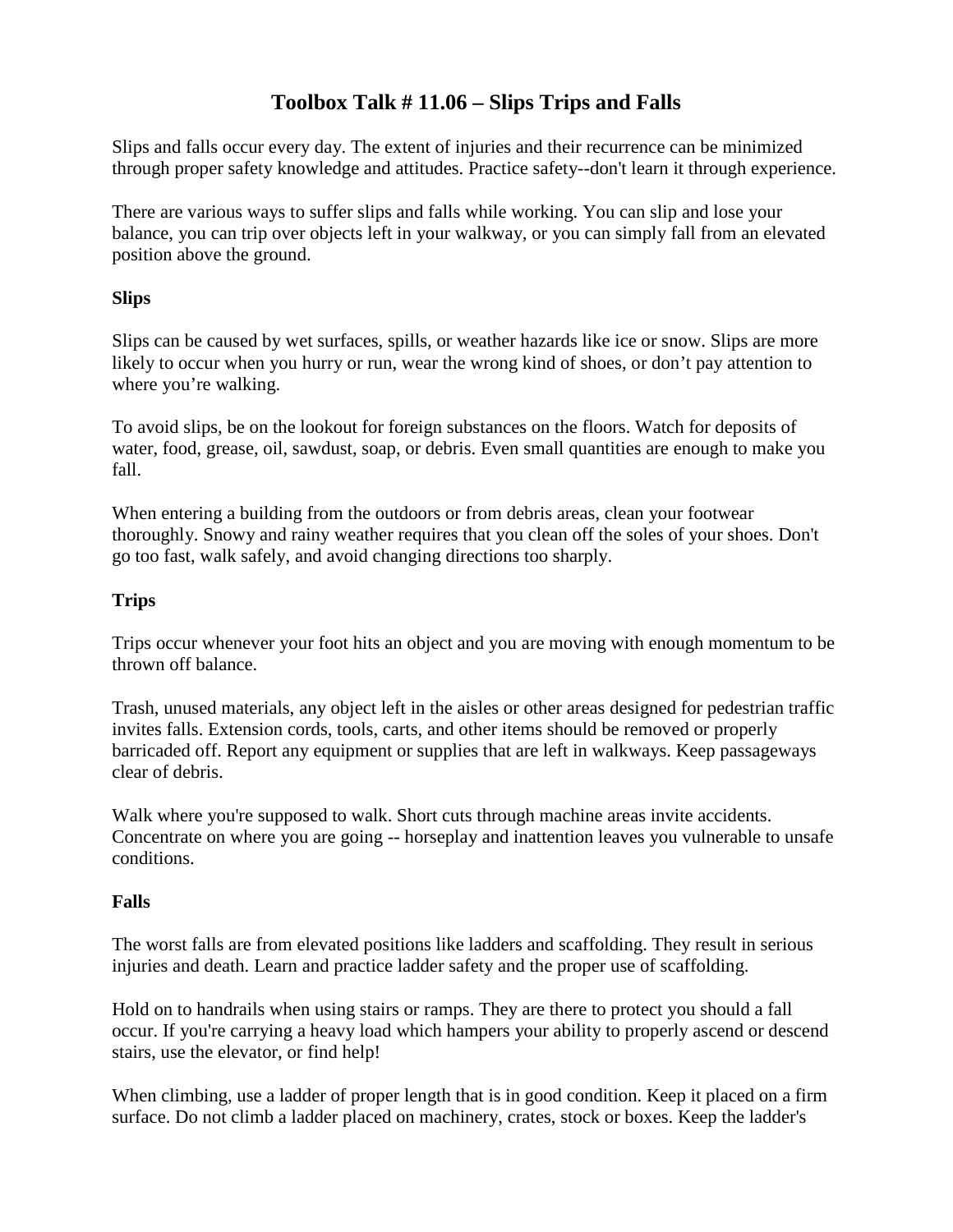base 1 foot away from the wall for every 4 feet of height. Don't over-reach. Always have control of your balance when working from a ladder. Never climb a ladder with your hands full, and always carry tools in proper carrying devices.

When using a scaffold, be sure it is assembled according to the manufacturer's specifications. Check carefully for defects. Standing and working planks should be level and clean. Use toeboards to prevent tools from falling and workers from slipping. Work only with people who practice scaffold safety.